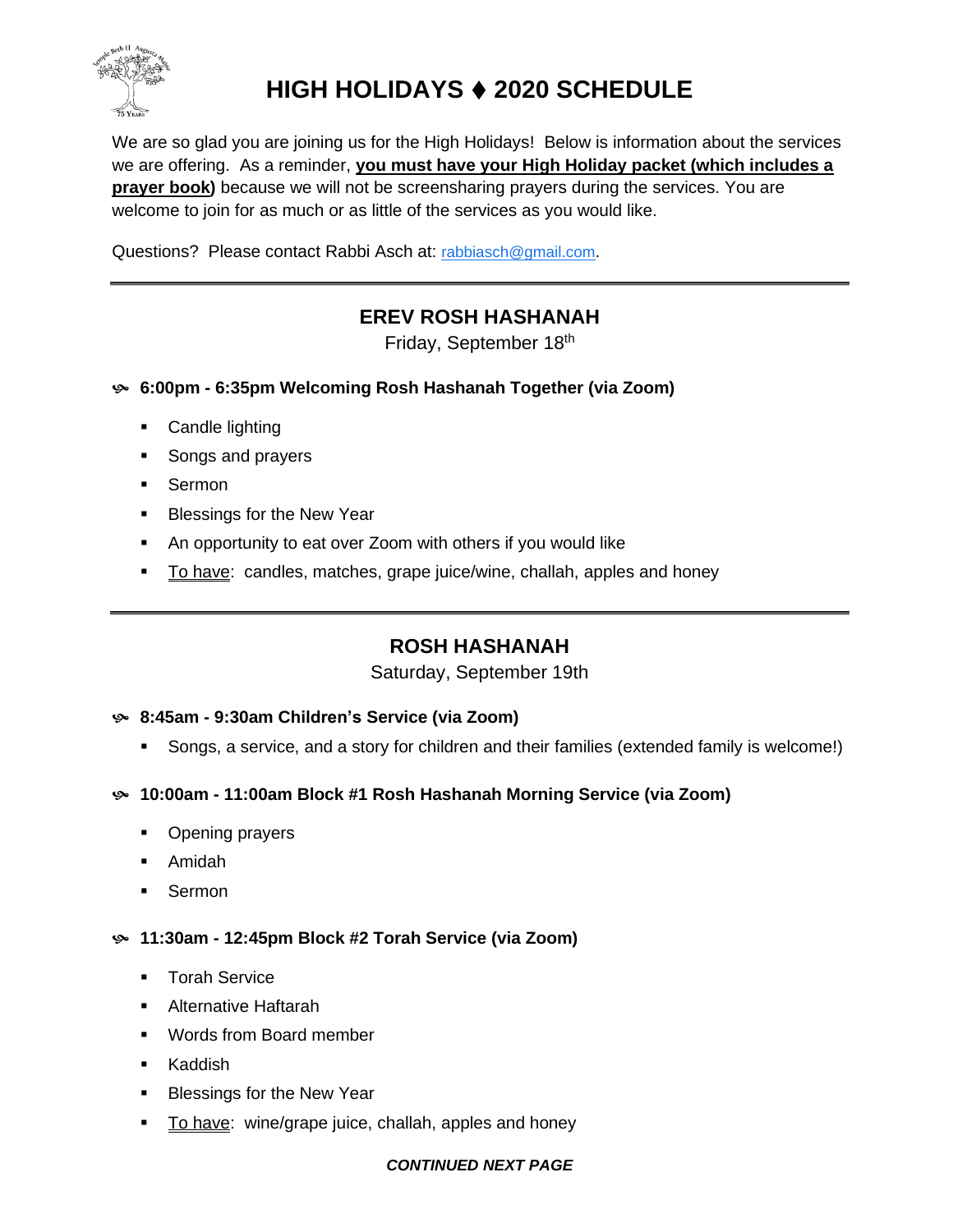#### **3:00pm Tashlich (in-person and via Zoom)**

- Sign up on the Survey Form to attend an in-person Tashlich (one will also be on Zoom). We will contact you with your assigned time and location.
- **To bring: Tashlich Service (in your High Holiday packet), something to throw in the water** (bread crumbs, ice cubes, bird seed, etc.,) and a mask.

# **ROSH HASHANAH #2**

Sunday, September 20<sup>th</sup>

#### **10:00am - 11:00am (via Zoom)**

- Torah Study
- A few major prayers including Aveinu Malkeinu

#### **Afternoon Shofar Services (times to be determined) (in-person and via Zoom)**

- Sign up on the Survey Form to attend an in-person Shofar Service (one will also be on Zoom). We will contact you with your assigned time and location.
- **EXECT** To bring: Shofar Service (provided in your High Holiday packet), a chair if you want to sit, and a mask.

# **EREV YOM KIPPUR**

Sunday, September 27th

#### **7:00p - 8:15pm (via Zoom)**

- Kol Nidre
- **•** Prayer service
- Confessions
- Sermon
- To have: Yizkor Candle (provided in your High Holiday packet), candles, and matches

#### **YOM KIPPUR**

Monday, September 28<sup>th</sup>

#### **8:15am - 9:00am Children's Service (via Zoom)**

■ Story, songs, and prayers for children and their families.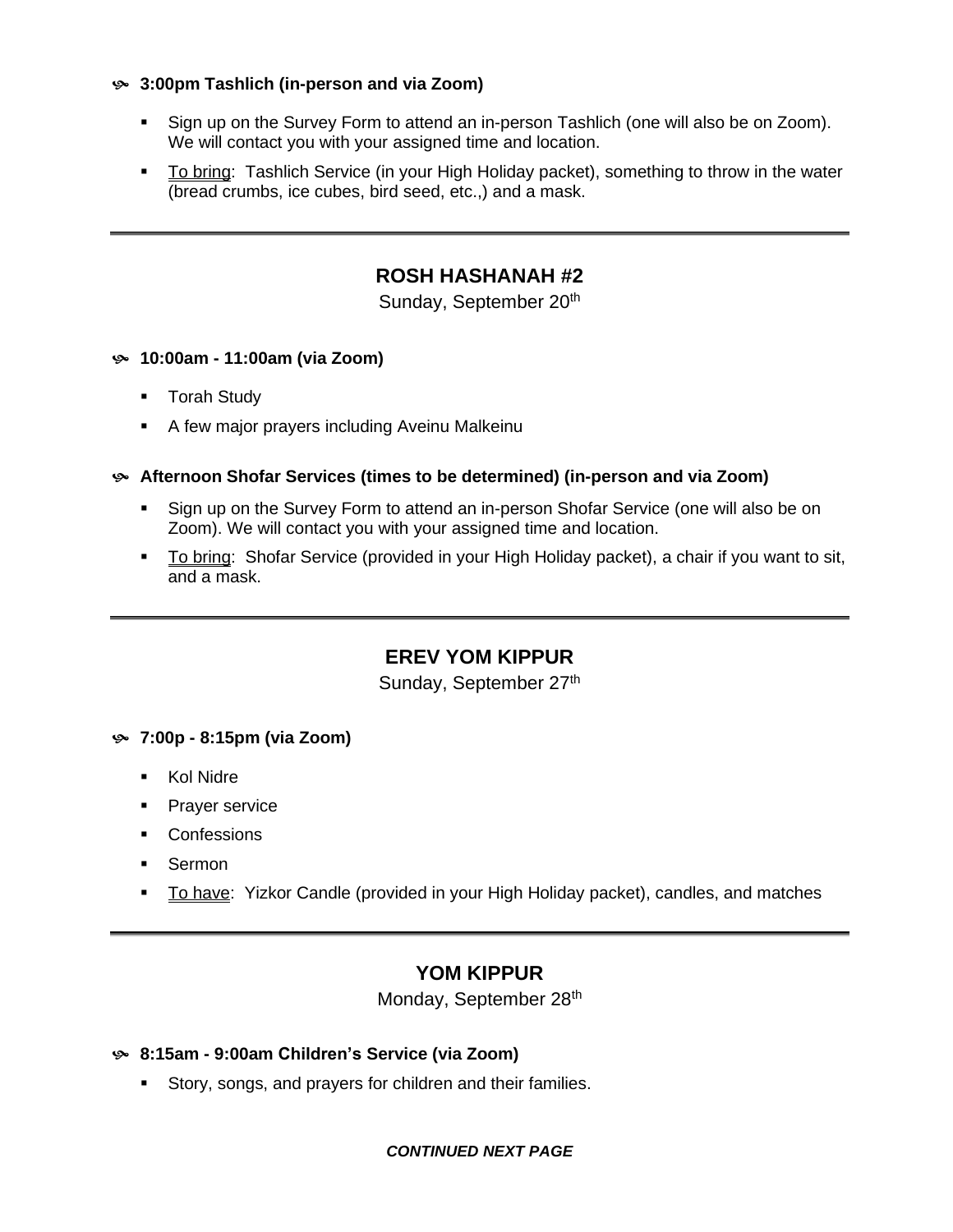#### **9:30am - 10:30am Block #1: Yom Kippur Morning Service (via Zoom)**

- Opening prayers
- Amidah
- Confessions
- Sermon

#### **11:00am - 12:15pm Block #2: Torah Service (via Zoom)**

- Aveinu Malkeinu
- Torah Service
- Haftarah alternative reading
- Words from a board member

#### **12:15pm - 12:30pm: Slideshow—those we have lost. (via Zoom)**

*We encourage you to email pictures of loved ones you have lost the past year or previous years to: bethelagusta@gmail.com by Tuesday, September 1 st , for inclusion in the slide show*

#### **12:30pm - 1:15pm Block #3: Yizkor (via Zoom)**

**To have:** Yahrzeit candle (already lit), Yizkor booklet (included in your packet)

#### **2:00pm - 2:45pm Lay-led Study (via Zoom)**

■ Temple Beth El congregants lead a study session

#### **2:45pm - 4:00pm Meditation Time on Your Own**

■ Feel free to use the meditations that will be provided in your High Holiday packet.

#### **4:00pm - 4:45pm Afternoon Service (via Zoom)**

■ Torah reading and study

#### **5:00pm - 5:30pm Musaf (additional) Service (via Zoom)**

- **•** Grand Aleinu
- Confessions

#### **5:45pm - 6:30pm Nei'lah (via Zoom)**

- Closing service
- Final confessions